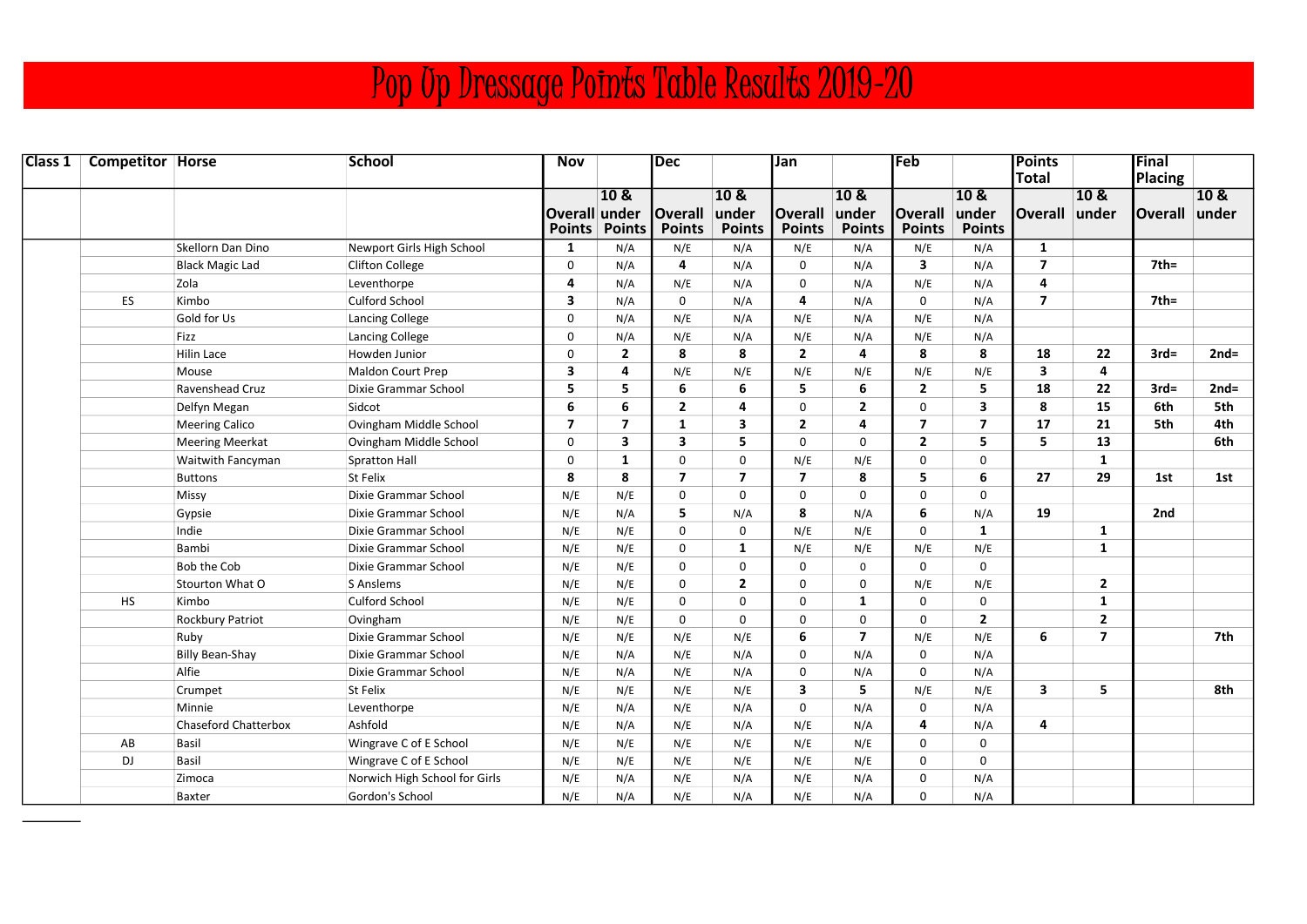| <b>Class 2   Competitor   Horse</b> |                             | <b>School</b>                   | <b>Nov</b>              |                 | Dec            |                 |                | Jan             |                         |                 | <b>IPoints</b> |      | Final           |       |
|-------------------------------------|-----------------------------|---------------------------------|-------------------------|-----------------|----------------|-----------------|----------------|-----------------|-------------------------|-----------------|----------------|------|-----------------|-------|
|                                     |                             |                                 |                         |                 |                |                 |                |                 |                         |                 | <b>Total</b>   |      | Placing         |       |
|                                     |                             |                                 |                         | 10 <sub>8</sub> |                | 10 <sub>8</sub> |                | 10 <sub>8</sub> |                         | 10 <sub>8</sub> |                | 10 & |                 | 10 &  |
|                                     |                             |                                 | Overall under           |                 | <b>Overall</b> | under           | <b>Overall</b> | under           | <b>Overall</b>          | under           | Overall under  |      | <b>lOverall</b> | under |
|                                     |                             |                                 |                         | Points Points   | <b>Points</b>  | <b>Points</b>   | <b>Points</b>  | <b>Points</b>   | <b>Points</b>           | <b>Points</b>   |                |      |                 |       |
|                                     | <b>Westhills Mickey</b>     | S Anselms                       | 8                       | N/A             | 5              | N/A             | 8              | N/A             | 7                       | N/A             | 28             |      | 2nd             |       |
|                                     | <b>Hurtstead Robin</b>      | S Anselms                       | $\overline{\mathbf{2}}$ | N/A             | 3              | N/A             | 3              | N/A             | 1                       | N/A             | 9              |      | 6th             |       |
|                                     | <b>Churchill Kate</b>       | <b>Barnard Castle</b>           | 5                       | N/A             | N/E            | N/A             | N/E            | N/A             | N/E                     | N/A             | 5              |      | $8th =$         |       |
|                                     | Brogwili Tywysoges (Bonnie) | Beachborough                    | 4                       | N/A             | 4              | N/A             | 5              | N/A             | 6                       | N/A             | 19             |      | 3rd             |       |
|                                     | <b>Glenamaddy Misty</b>     | Hartismere                      | $\overline{ }$          | N/A             | 8              | N/A             | 6              | N/A             | 8                       | N/A             | 29             |      | 1st             |       |
|                                     | <b>Billy Beau-Shay</b>      | Dixie Grammar School            | $\mathbf 0$             | N/A             | N/E            | N/A             | 0              | N/A             | $\Omega$                | N/A             |                |      |                 |       |
|                                     | Zimoca                      | Norwich High School for Girls   | $\mathbf 0$             | N/A             | $\mathbf 0$    | N/A             | 0              | N/A             | $\mathbf 0$             | N/A             |                |      |                 |       |
|                                     | Bernwode Golden Delicious   | Sibford School                  | 6                       | N/A             | $\overline{7}$ | N/A             | $\Omega$       | N/A             | $\overline{\mathbf{3}}$ | N/A             | 16             |      | 4th             |       |
|                                     | Gold for Us                 | Lancing College                 | $\mathbf 0$             | N/A             | N/E            | N/A             | N/E            | N/A             | N/E                     | N/A             |                |      |                 |       |
|                                     | Fizz                        | Lancing College                 | $\mathbf 0$             | N/A             | N/E            | N/A             | N/E            | N/A             | N/E                     | N/A             |                |      |                 |       |
|                                     | Easdon Greybird             | Maldon Court Prep               | 1                       | 7               | 6              | 8               | $\overline{2}$ | 8               | 4                       | 8               | 13             | 31   | 5th             | 1st   |
|                                     | <b>Meering Meerkat</b>      | Ovingham Middle School          | 0                       | 6               | N/E            | N/E             | 1              | 7               | $\Omega$                | 4               | 1              | 17   |                 | 3rd   |
|                                     | <b>Meering Calico</b>       | Ovingham Middle School          | 3                       | 8               | N/E            | N/E             | 0              | 6               | $\mathbf 0$             | 6               | 3              | 20   |                 | 2nd   |
|                                     | Secret Gold Numo Z          | <b>Barnard Castle</b>           | N/E                     | N/A             | $\mathbf{2}$   | N/A             | 0              | N/A             | $\overline{2}$          | N/A             | 4              |      |                 |       |
|                                     | Alice's Firefly             | Norwich High School for Girls   | N/E                     | N/A             | 1              | N/A             | N/E            | N/A             | N/E                     | N/A             | $\mathbf{1}$   |      |                 |       |
|                                     | Zola                        | Leventhorpe                     | N/E                     | N/A             | 0              | N/A             | N/E            | N/A             | N/E                     | N/A             |                |      |                 |       |
|                                     | <b>Bargate Carina</b>       | Dixie Grammar School            | N/E                     | N/E             | N/E            | N/E             | 0              | 4               | $\Omega$                | 5               |                | 9    |                 | 5th   |
|                                     | Penwood Swynol              | Dixie Grammar School            | N/E                     | N/A             | N/E            | N/A             | $\overline{7}$ | N/A             | N/E                     | N/A             | $\overline{7}$ |      | 7th             |       |
|                                     | Amber                       | Dixie Grammar School            | N/E                     | N/A             | N/E            | N/A             | 0              | N/A             | N/E                     | N/A             |                |      |                 |       |
|                                     | Roseberry Lord of the Manor | S Anslems                       | N/E                     | N/A             | N/E            | N/A             | 0              | N/A             | N/E                     | N/A             |                |      |                 |       |
|                                     | <b>Hideaway Rebel Lion</b>  | <b>St James Senior Girls</b>    | N/E                     | N/A             | N/E            | N/A             | 4              | N/A             | N/E                     | N/A             | 4              |      |                 |       |
|                                     | <b>Prince Aladin</b>        | Leventhorpe                     | N/E                     | N/A             | N/E            | N/A             | 0              | N/A             | N/E                     | N/A             |                |      |                 |       |
|                                     | Tri Again                   | American School in London (ASL) | N/E                     | N/A             | N/E            | N/A             | 0              | N/A             | $\mathbf 0$             | N/A             |                |      |                 |       |
|                                     | Jytomyr D'Arquetan          | Sibford                         | N/E                     | N/A             | N/E            | N/A             | 0              | N/A             | 5                       | N/A             | 5.             |      | $8th =$         |       |
|                                     | Patch 4th                   | <b>Bishop Heber</b>             | N/E                     | N/A             | N/E            | N/A             | 0              | N/A             | $\Omega$                | N/A             |                |      |                 |       |
|                                     | <b>Rockbury Patriot</b>     | Ovingham                        | N/E                     | N/E             | N/E            | N/E             | $\Omega$       | 5               | $\Omega$                | $\overline{ }$  |                | 12   |                 | 4th   |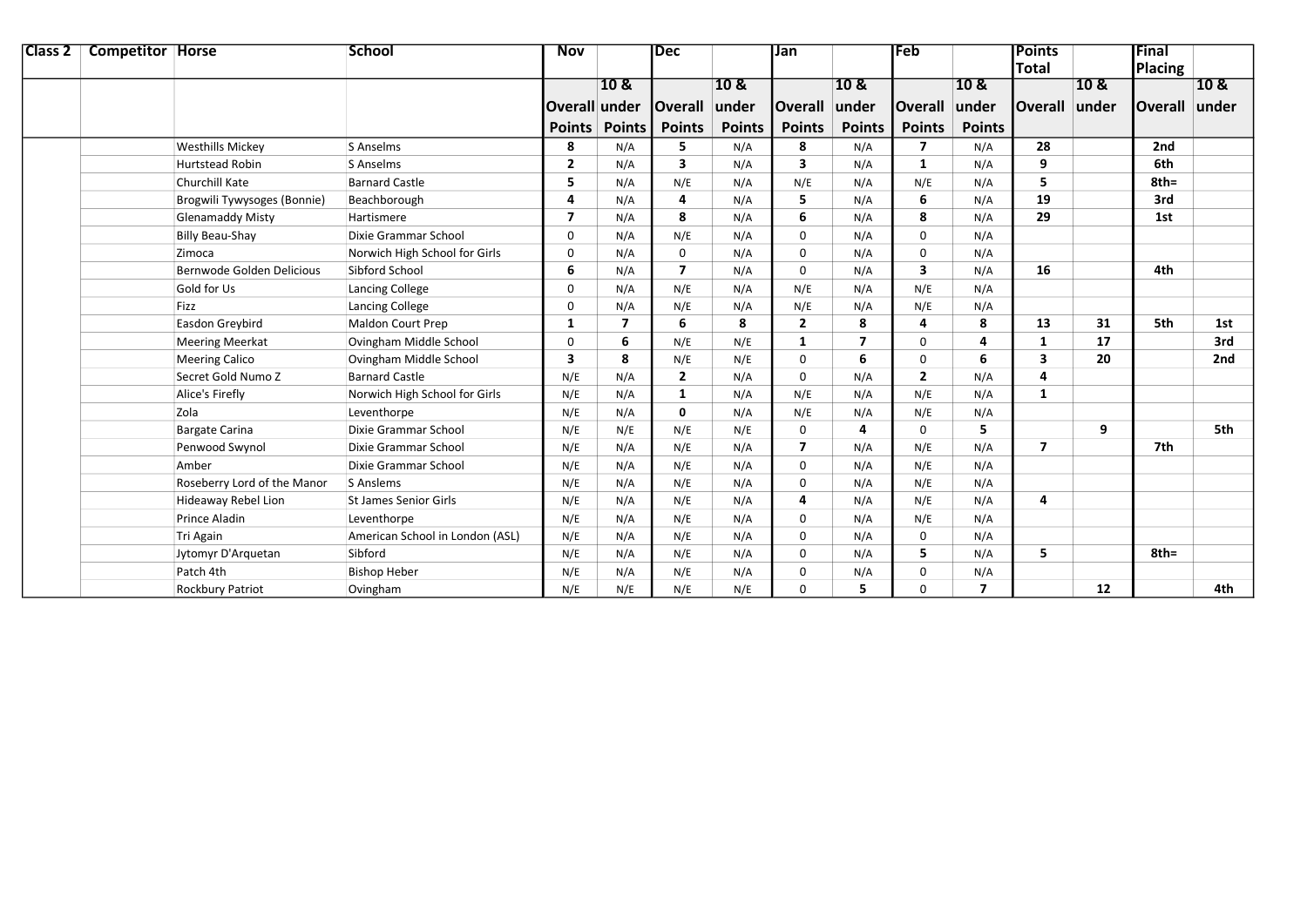| Class <sub>3</sub> | <b>Competitor Horse</b> |                              | <b>School</b>                   | <b>Nov</b>     | <b>Dec</b>               | Jan            | Feb                      | <b>Points</b>  | Final   |  |
|--------------------|-------------------------|------------------------------|---------------------------------|----------------|--------------------------|----------------|--------------------------|----------------|---------|--|
|                    |                         |                              |                                 |                |                          |                |                          | Total          | Placing |  |
|                    |                         | Kelbrook Thriller            | Kings Macclesfield              | 6              | $\overline{\phantom{a}}$ | $\overline{2}$ | $\mathbf{1}$             | 16             | 2nd     |  |
|                    |                         | <b>Westhills Mickey</b>      | S Anselms                       | 4              | 6                        | 0              | 0                        | 10             | $6th =$ |  |
|                    |                         | Hurtstead Robin              | S Anselms                       | 0              | $\Omega$                 | 0              | 0                        |                |         |  |
|                    |                         | <b>Biscuit</b>               | Cokethorpe                      | $\overline{2}$ | N/E                      | N/E            | N/E                      | $\mathbf{2}$   |         |  |
|                    |                         | Barney                       | Akeley Wood                     | 1              | 5                        | $\mathbf{2}$   | $\overline{\phantom{a}}$ | 15             | $3rd=$  |  |
|                    |                         | Churchill Kate               | <b>Barnard Castle</b>           | 0              | N/E                      | N/E            | N/E                      |                |         |  |
|                    |                         | Nero                         | <b>Barnard Castle</b>           | $\Omega$       | $\mathbf 0$              | 0              | $\overline{2}$           | $\overline{2}$ |         |  |
|                    |                         | Rosco                        | Sidcot                          | 7              | 4                        | 3              | $\Omega$                 | 14             | 5th     |  |
|                    |                         | Morgan                       | Sidcot                          | 8              | $\mathbf 0$              | 0              | N/E                      | 8              |         |  |
|                    |                         | <b>Whitewell Connection</b>  | <b>Sheffield Girls</b>          | 0              | N/E                      | N/E            | N/E                      |                |         |  |
|                    |                         | <b>Natural Dawn</b>          | Hartismere                      | 0              | $\mathbf 0$              | 0              | 0                        |                |         |  |
|                    |                         | Brigadier Badger             | <b>Sutton Valence</b>           | 5              | $\overline{2}$           | 5              | 3                        | 15             | $3rd=$  |  |
|                    |                         | Penwood Swynnol              | Dixie Grammar School            | 0              | 3                        | N/E            | 6                        | 9              | 8th     |  |
|                    |                         | Penny                        | <b>Sutton Valence</b>           | 3              | $\Omega$                 | N/E            | N/E                      | 3              |         |  |
|                    |                         | Riversdale Two Bob           | King's High                     | 0              | N/E                      | N/E            | N/E                      |                |         |  |
|                    |                         | Bernwode Golden Delicious    | Sibford School                  | 0              | 0                        | N/E            | N/E                      |                |         |  |
|                    |                         | <b>St Lawrence Daniel</b>    | Oxford High School              | 0              | $\mathbf{1}$             | 4              | $\Omega$                 | 5              |         |  |
|                    |                         | My Monbeg Sandae             | <b>RGS Worcester</b>            | N/E            | $\mathbf 0$              | 0              | N/E                      |                |         |  |
|                    |                         | <b>Billy Beaushay</b>        | Dixie Grammar School            | N/E            | $\mathbf 0$              | N/E            | N/E                      |                |         |  |
|                    |                         | Brogwilli Tywysages (Bonnie) | Beachborough                    | N/E            | 0                        | N/E            | N/E                      |                |         |  |
|                    |                         | Roseberry Lord of the Manor  | S Anselms                       | N/E            | $\mathbf 0$              | N/E            | N/E                      |                |         |  |
|                    |                         | Roseview Phoenix             | Woodbridge                      | N/E            | 8                        | 8              | 8                        | 24             | 1st     |  |
|                    |                         | Secret Gold Numo Z           | <b>Barnard Castle</b>           | N/E            | $\mathbf 0$              | 0              | $\mathbf 0$              |                |         |  |
|                    |                         | <b>Bailey XV</b>             | <b>Barnard Castle</b>           | N/E            | $\mathbf 0$              | 6              | 4                        | 10             | $6th =$ |  |
|                    |                         | Replee                       | <b>Bishop Heber</b>             | N/E            | $\Omega$                 | $\overline{ }$ | 0                        | $\overline{ }$ |         |  |
|                    |                         | <b>Ballyalt Comet</b>        | Oxford High                     | N/E            | N/E                      | 0              | 0                        |                |         |  |
|                    |                         | Roxy Lady                    | Queenswood                      | N/E            | N/E                      | 0              | 0                        |                |         |  |
|                    |                         | Hideaway Rebel Lion          | <b>St James Senior Girls</b>    | N/E            | N/E                      | $\mathbf 0$    | 0                        |                |         |  |
|                    |                         | <b>Tri Again</b>             | American School in London (ASL) | N/E            | N/E                      | $\mathbf 0$    | $\Omega$                 |                |         |  |
|                    |                         | Jytomyr D'Arquetan           | Sibford                         | N/E            | N/E                      | $\mathbf 0$    | N/E                      |                |         |  |
|                    |                         | Tom                          | <b>KGGS</b>                     | N/E            | N/E                      | N/E            | 5                        | 5              |         |  |
|                    |                         | Flash                        | <b>KSHS</b>                     | N/E            | N/E                      | N/E            | 0                        |                |         |  |
|                    |                         | Amber                        | Dixie Grammar School            | N/E            | N/E                      | N/E            | $\Omega$                 |                |         |  |